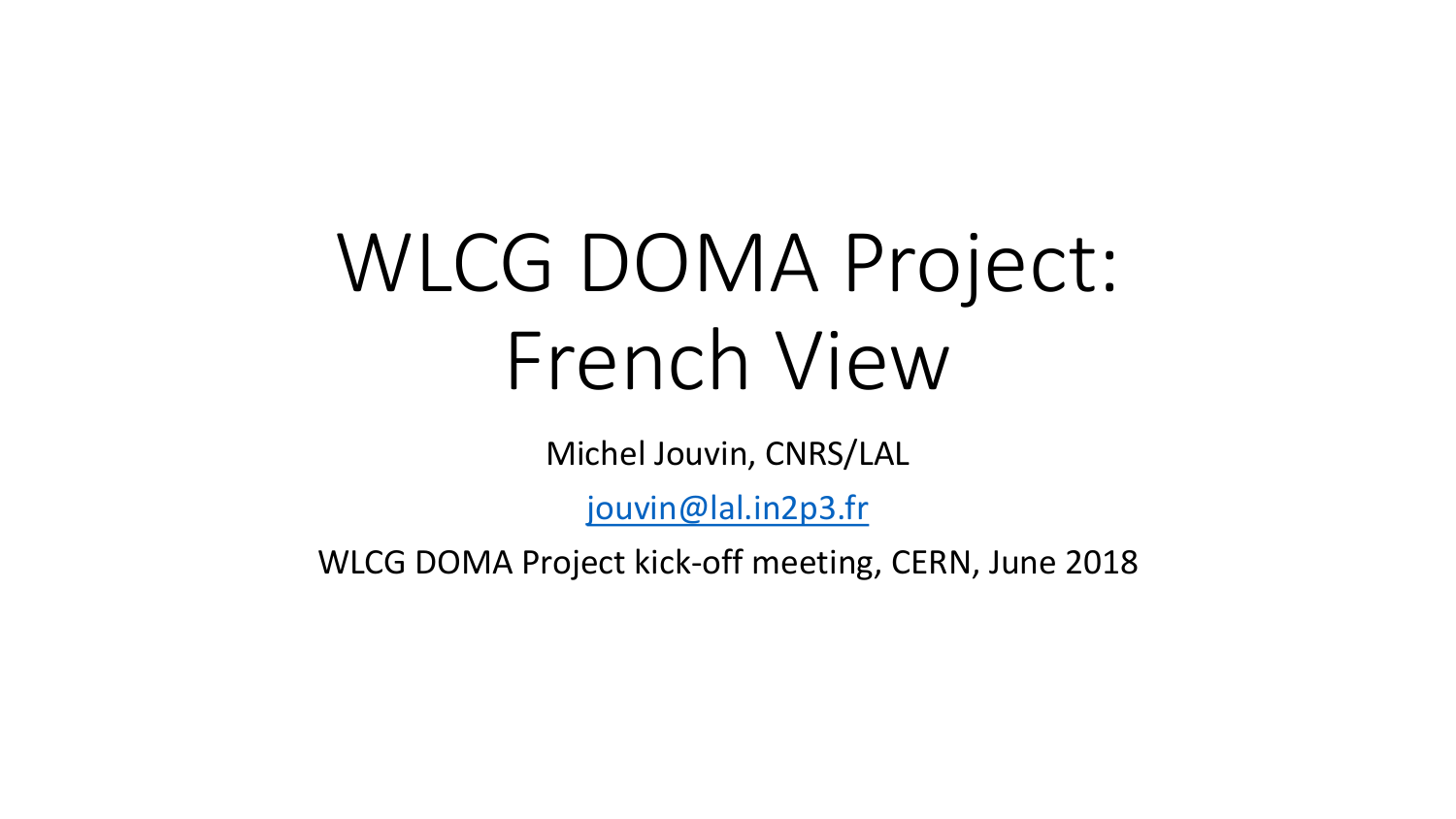#### Introduction

- France is motivated to participate to the WLCG DOMA project but is expecting the kick-off meeting to help identify more precisely the possible concrete contributions
	- Several sites involved actively in the DPM community
	- Next LCG France meeting end of June: an opportunity to discuss the kick-off meeting outcome
- GRIF is a single distributed grid site, not a federation, and may benefit from the data-lake ideas internally
	- A good testbed
- LCG France has closed relationships with RENATER (NREN)
	- Could help a detailed troubleshooting
	- May also allow experiment related to the advanced/fancy network configurations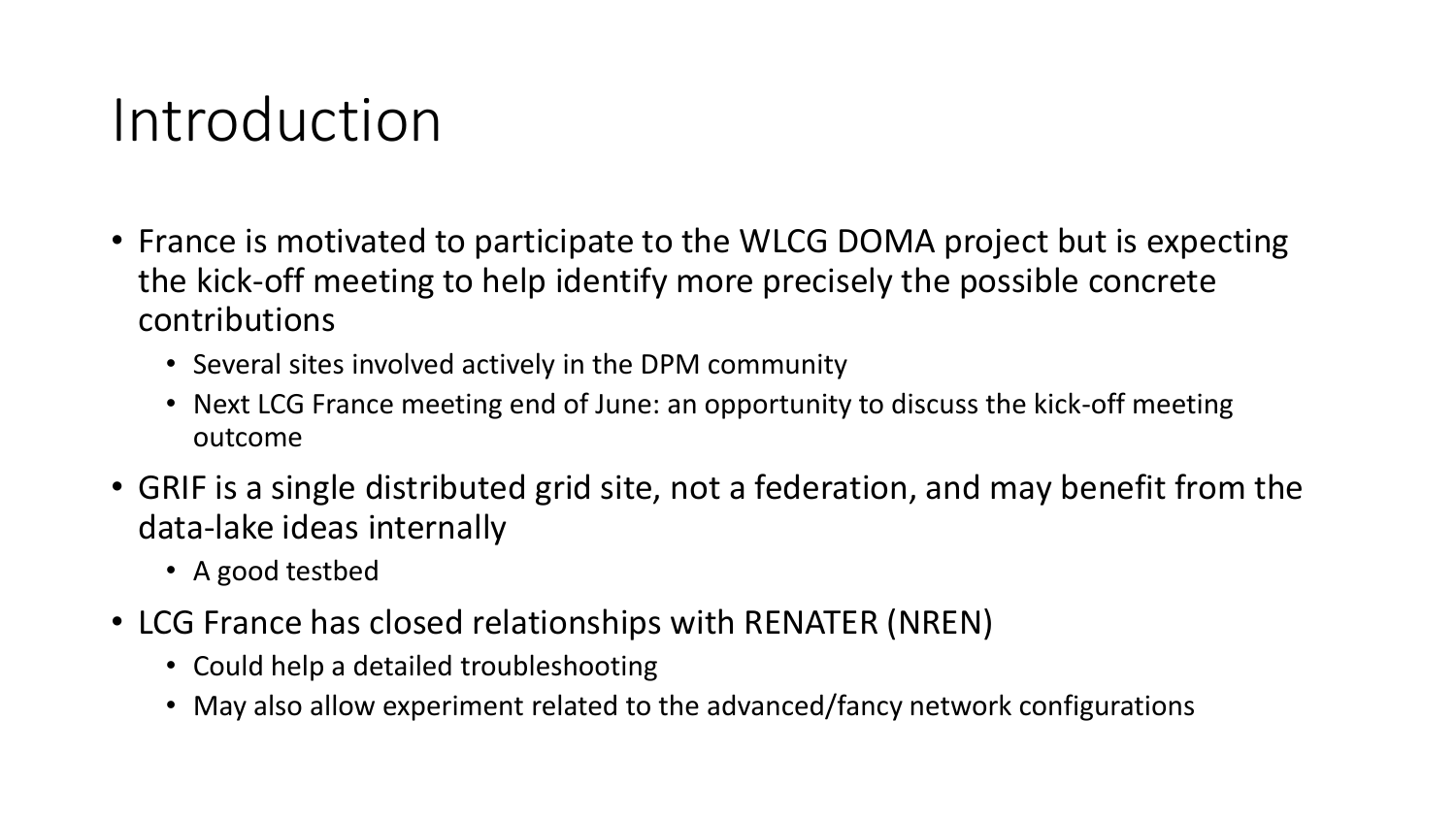### GRIF Use Case

- GRIF is made of 5 sub-sites in 4 geographical locations
	- 3 locations part of University Paris Saclay, a 5 km square area, with an upcoming (Fall 2018) 100G connection between them
- Original goal was to offer unified resources to VOs but it was not possible to keep a high availability of the whole site
	- 2 years ago, started to unify compute resources in a global HTCondor pool (currently 2 subsites) but not done for storage so far
	- Already have a good/positive experience of running jobs in one subsite with the storage in another subsite (CMS & LHCb)
	- This fragmented storage has been an issue with ATLAS because the same space tokens were present on every sub-site and is the reason why GRIF is not a nucleus ATLAS site, despite its global size
- Good experience to serving storage with https/WebDav
	- Non LHC VO with high request rate (50 Hz sustained)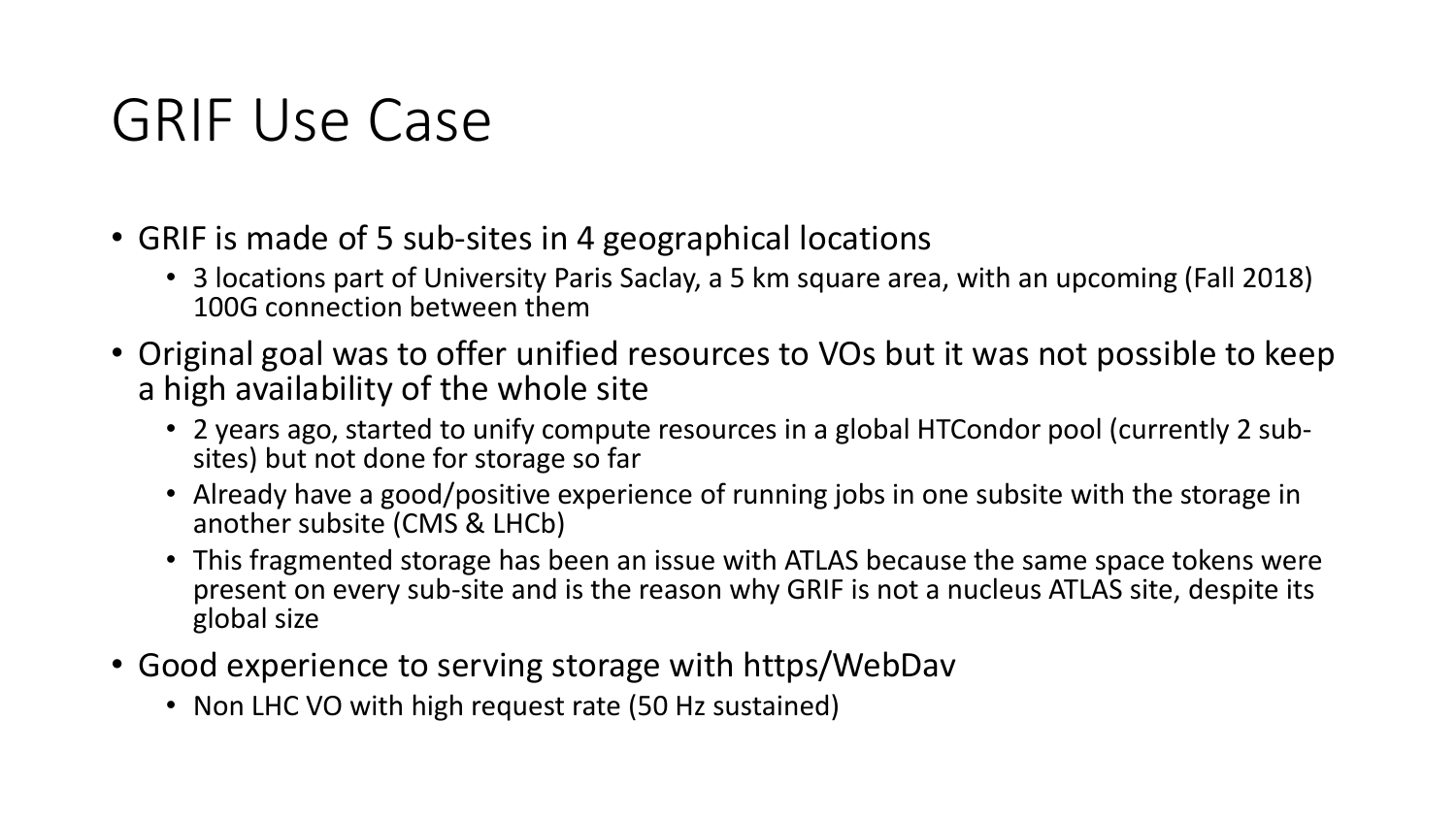## GRIF Storage Possible Future Directions

- Several plans discussed in the last year to unify the storage
	- A non-grid ongoing project started this year by the same sites: deployment of a distributed Ceph infrastructure between the 3 UPSaclay locations
- DPM à la HTCondor: redundant master with disk servers distributed across subsites
	- At least 2 master needed to be resilient to a site failure (e.g. power outage)
	- Naples exploring a similar approach
	- Some developments may be needed in DPM…
- Use Ceph for the grid storage
	- DPM in front of the distributed Ceph used to provide block devices
	- Pure Ceph storage with the necessary gateway, based on RAL Echo service